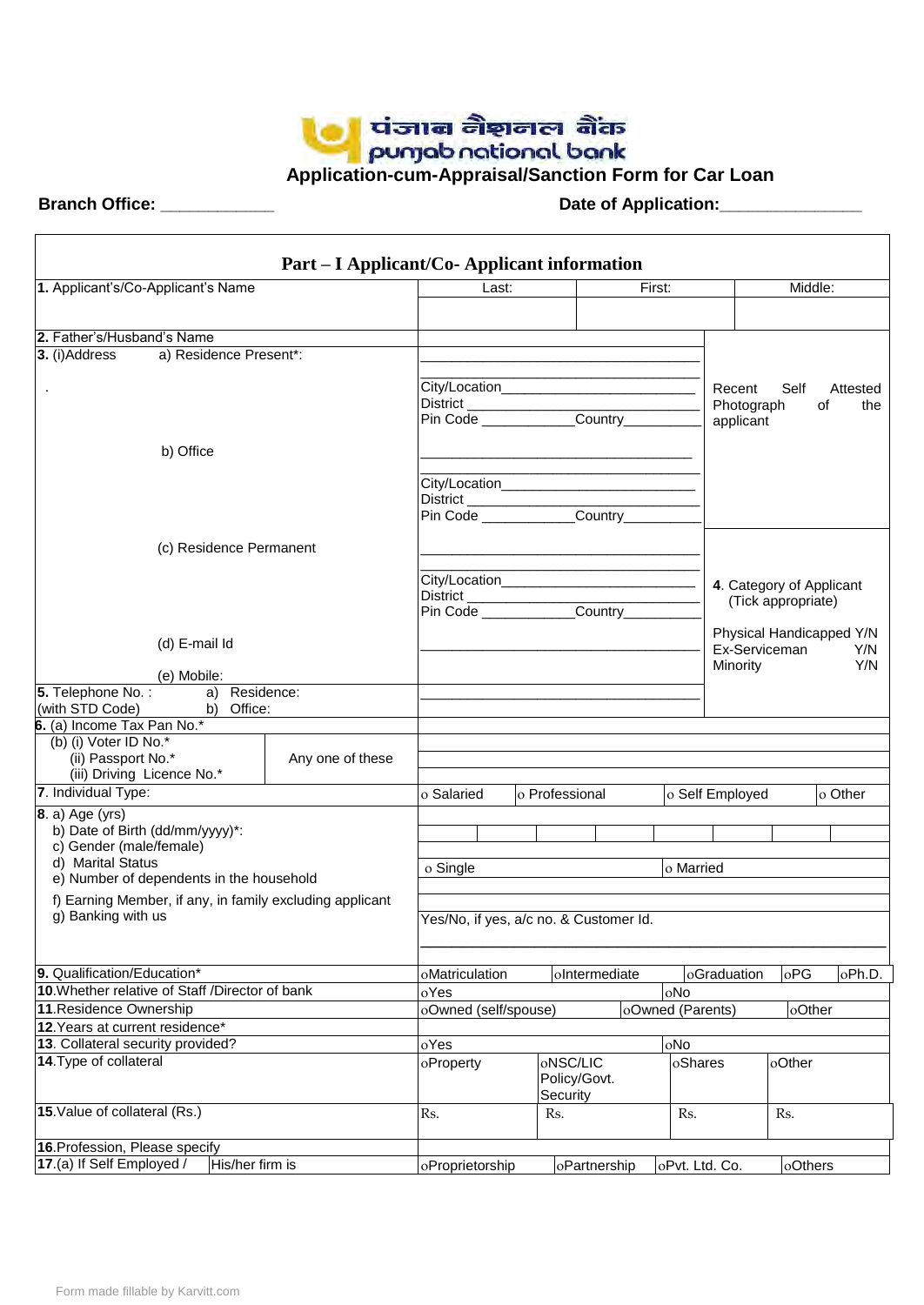| Professional                                               | Line of Activity        | No of yrs in Business/ Profession |        |                                                                                                               |                                                    |                                                                                                                                                                                                                                      |  |  |
|------------------------------------------------------------|-------------------------|-----------------------------------|--------|---------------------------------------------------------------------------------------------------------------|----------------------------------------------------|--------------------------------------------------------------------------------------------------------------------------------------------------------------------------------------------------------------------------------------|--|--|
|                                                            |                         | Income in Last 3years(Rs.)        |        | <b>Current Year:</b>                                                                                          | Last year:                                         | Year before last:                                                                                                                                                                                                                    |  |  |
| (b) If Salaried                                            | He/she works for        |                                   |        |                                                                                                               |                                                    | oGovt./Public Sector o Public Ltd.Co. o Private Ltd.Co. o Others                                                                                                                                                                     |  |  |
|                                                            | Salary account with PNB |                                   |        | Yes/No, If yes, 16 Digit account no. and if no details of Salary Account<br>with Bank, Branch and Account No. |                                                    |                                                                                                                                                                                                                                      |  |  |
|                                                            |                         | Name of the employer              |        |                                                                                                               |                                                    | _____________Address _________________                                                                                                                                                                                               |  |  |
|                                                            |                         | Years with current employer       |        |                                                                                                               |                                                    |                                                                                                                                                                                                                                      |  |  |
|                                                            |                         | Years with previous employer(s)   |        |                                                                                                               | Vears; From ______________ To __________           |                                                                                                                                                                                                                                      |  |  |
|                                                            | Length of Service       | Date of Retirement                |        |                                                                                                               |                                                    |                                                                                                                                                                                                                                      |  |  |
|                                                            | Designation             |                                   |        |                                                                                                               |                                                    | $Since: \_$                                                                                                                                                                                                                          |  |  |
|                                                            |                         | Total Annual Income (Rs.)*        |        | Gross__________________                                                                                       |                                                    |                                                                                                                                                                                                                                      |  |  |
| (c) If Other                                               | Occupation              |                                   |        |                                                                                                               |                                                    |                                                                                                                                                                                                                                      |  |  |
|                                                            |                         | Total Annual Income (Rs.)*        |        |                                                                                                               |                                                    |                                                                                                                                                                                                                                      |  |  |
| (d) Annual deductions (statutory savings, IT etc in Rs.)*  |                         |                                   |        |                                                                                                               |                                                    |                                                                                                                                                                                                                                      |  |  |
| 18. Other loans taken (including previous loans from PNB): |                         |                                   |        |                                                                                                               |                                                    |                                                                                                                                                                                                                                      |  |  |
|                                                            |                         | Present Outstanding (Rs.) :       |        |                                                                                                               | Limit (Rs.) : <u>  _ _ _ _ _ _ _ _ _ _ _ _ _ _</u> |                                                                                                                                                                                                                                      |  |  |
|                                                            |                         | Monthly Repayment (Rs.) :         |        | Whether regular: $\int_0^1$ o Yes o No                                                                        |                                                    |                                                                                                                                                                                                                                      |  |  |
| 19. Statement of Assets and Liabilities                    |                         |                                   |        |                                                                                                               |                                                    | (Amount in `)                                                                                                                                                                                                                        |  |  |
| Liabilities                                                |                         |                                   |        |                                                                                                               | Assets                                             |                                                                                                                                                                                                                                      |  |  |
| <b>Outstanding Loans/Advances</b>                          |                         | Amount                            |        | Immovable properties:                                                                                         |                                                    | Amount                                                                                                                                                                                                                               |  |  |
|                                                            |                         |                                   |        | Land                                                                                                          |                                                    |                                                                                                                                                                                                                                      |  |  |
| Bank                                                       |                         |                                   |        | <b>Building</b>                                                                                               |                                                    |                                                                                                                                                                                                                                      |  |  |
| Employer                                                   |                         |                                   |        | <b>Movable properties:</b>                                                                                    |                                                    |                                                                                                                                                                                                                                      |  |  |
| Provident fund                                             |                         |                                   |        | Cash                                                                                                          |                                                    |                                                                                                                                                                                                                                      |  |  |
| Relatives and friends<br><b>Others</b>                     |                         |                                   |        | Deposits with banks<br>Investment in Govt. Securities                                                         |                                                    |                                                                                                                                                                                                                                      |  |  |
|                                                            |                         |                                   |        | Others                                                                                                        |                                                    |                                                                                                                                                                                                                                      |  |  |
| <b>Total</b>                                               |                         |                                   |        | <b>Total</b>                                                                                                  |                                                    |                                                                                                                                                                                                                                      |  |  |
| Net Worth (Actual in Rs.) -                                |                         |                                   |        |                                                                                                               |                                                    |                                                                                                                                                                                                                                      |  |  |
|                                                            |                         |                                   |        |                                                                                                               |                                                    |                                                                                                                                                                                                                                      |  |  |
| 20. Spouse Information:                                    |                         |                                   |        |                                                                                                               |                                                    |                                                                                                                                                                                                                                      |  |  |
| a) Name of the spouse:<br>b) Occupation/Profession:        |                         |                                   |        |                                                                                                               |                                                    |                                                                                                                                                                                                                                      |  |  |
| c) Total Annual Income*:                                   |                         |                                   | Gross_ |                                                                                                               |                                                    | <u> 1989 - Johann John Harry Harry Harry Harry Harry Harry Harry Harry Harry Harry Harry Harry Harry Harry Harry Harry Harry Harry Harry Harry Harry Harry Harry Harry Harry Harry Harry Harry Harry Harry Harry Harry Harry Har</u> |  |  |
| d) Is she/he furnishing guarantee?                         |                         |                                   | oYes   | oNo                                                                                                           |                                                    |                                                                                                                                                                                                                                      |  |  |
| e) Income Tax PAN no.                                      |                         |                                   |        |                                                                                                               |                                                    |                                                                                                                                                                                                                                      |  |  |
|                                                            |                         |                                   |        |                                                                                                               |                                                    |                                                                                                                                                                                                                                      |  |  |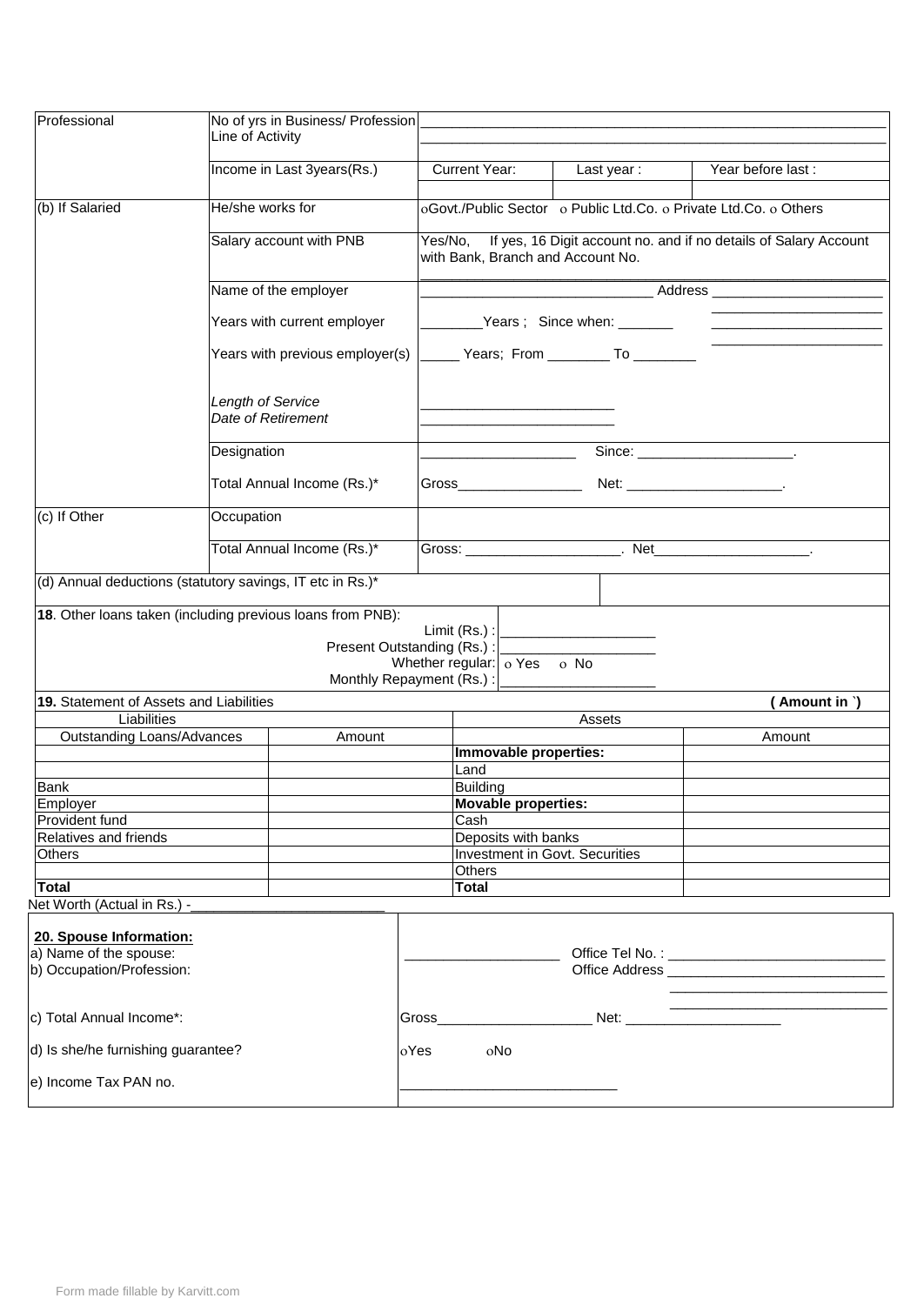| 21. Details of Car Loan requested from PNB:                                                                                     |      |                                                                                                                                                                                                                                |                         |                                                                  |  |  |
|---------------------------------------------------------------------------------------------------------------------------------|------|--------------------------------------------------------------------------------------------------------------------------------------------------------------------------------------------------------------------------------|-------------------------|------------------------------------------------------------------|--|--|
| a) Vehicle to be purchased :                                                                                                    |      |                                                                                                                                                                                                                                |                         | Type :_________________ Make:______________ Model:___________    |  |  |
| b) Total Cost of the Vehicle:                                                                                                   |      |                                                                                                                                                                                                                                |                         |                                                                  |  |  |
| c) Margin/Applicant's Contribution:                                                                                             |      |                                                                                                                                                                                                                                |                         |                                                                  |  |  |
| d) Loan amount                                                                                                                  |      | Rs. In the contract of the contract of the contract of the contract of the contract of the contract of the contract of the contract of the contract of the contract of the contract of the contract of the contract of the con |                         |                                                                  |  |  |
| $\vert$ e) Name & Address of the dealer to whom the                                                                             |      |                                                                                                                                                                                                                                |                         |                                                                  |  |  |
| payment is to be made                                                                                                           |      |                                                                                                                                                                                                                                |                         |                                                                  |  |  |
|                                                                                                                                 |      |                                                                                                                                                                                                                                |                         |                                                                  |  |  |
| 22. Repayment Period (yrs)                                                                                                      |      |                                                                                                                                                                                                                                |                         |                                                                  |  |  |
| 23. Monthly installment a) Amount (Rs.)                                                                                         |      |                                                                                                                                                                                                                                |                         |                                                                  |  |  |
| b) Mode                                                                                                                         |      | o Advance Cheques                                                                                                                                                                                                              | o Standing instructions |                                                                  |  |  |
| 24. Guarantor: Whether available ?                                                                                              | oYes |                                                                                                                                                                                                                                | oNo                     |                                                                  |  |  |
| 25. Name, Address and telephone numbers of two references                                                                       |      |                                                                                                                                                                                                                                |                         |                                                                  |  |  |
|                                                                                                                                 |      |                                                                                                                                                                                                                                |                         |                                                                  |  |  |
| <b>Reference 1</b>                                                                                                              |      |                                                                                                                                                                                                                                | Reference 2             |                                                                  |  |  |
|                                                                                                                                 |      |                                                                                                                                                                                                                                |                         |                                                                  |  |  |
|                                                                                                                                 |      |                                                                                                                                                                                                                                |                         |                                                                  |  |  |
|                                                                                                                                 |      |                                                                                                                                                                                                                                |                         |                                                                  |  |  |
|                                                                                                                                 |      |                                                                                                                                                                                                                                |                         |                                                                  |  |  |
|                                                                                                                                 |      |                                                                                                                                                                                                                                |                         |                                                                  |  |  |
| 26. Details of any pending court cases of Banks/Financial                                                                       |      |                                                                                                                                                                                                                                |                         |                                                                  |  |  |
| Institutions against Applicants/Partners/Directors:                                                                             |      |                                                                                                                                                                                                                                |                         |                                                                  |  |  |
| (Enclose details on an Annexure, if needed)                                                                                     |      |                                                                                                                                                                                                                                |                         |                                                                  |  |  |
| 27. Name of the applicant borrower in whose name vehicle to                                                                     |      |                                                                                                                                                                                                                                |                         |                                                                  |  |  |
| be got registered (Applicable only in case of joint borrowers)                                                                  |      |                                                                                                                                                                                                                                |                         |                                                                  |  |  |
|                                                                                                                                 |      |                                                                                                                                                                                                                                |                         |                                                                  |  |  |
| 28.<br>I/We request for sanction of loan of Rs. _________________for purchase of _________________________<br>(name of vehicle) |      |                                                                                                                                                                                                                                |                         |                                                                  |  |  |
| on the basis the basis of information given above.                                                                              |      |                                                                                                                                                                                                                                |                         |                                                                  |  |  |
|                                                                                                                                 |      |                                                                                                                                                                                                                                |                         |                                                                  |  |  |
| It is declared that:                                                                                                            |      |                                                                                                                                                                                                                                |                         |                                                                  |  |  |
| The information given in the loan application is true and nothing has been concealed. The undersigned undertakes to             |      |                                                                                                                                                                                                                                |                         |                                                                  |  |  |
| inform the Bank any change in my residence / office address and to provide any further information that the Bank may            |      |                                                                                                                                                                                                                                |                         |                                                                  |  |  |
| require. The undersigned has been informed of the charges / fee to be levied by the Bank and agrees to pay upfront fee,         |      |                                                                                                                                                                                                                                |                         |                                                                  |  |  |
| documentation charges, etc. as applicable and charged by the bank. The undersigned hereby agree to be bound by these            |      |                                                                                                                                                                                                                                |                         |                                                                  |  |  |
| terms and conditions or by the revised additional terms and conditions which may at any time hereafter be made while the        |      |                                                                                                                                                                                                                                |                         |                                                                  |  |  |
| loan obtained by me/us is still outstanding                                                                                     |      |                                                                                                                                                                                                                                |                         |                                                                  |  |  |
|                                                                                                                                 |      |                                                                                                                                                                                                                                |                         |                                                                  |  |  |
| I/We have read and have been advised the terms and conditions relating the scheme for                                           |      |                                                                                                                                                                                                                                |                         |                                                                  |  |  |
| financing                                                                                                                       |      |                                                                                                                                                                                                                                |                         | (name of the vehicle) and I/We hereby agree to be bound by these |  |  |
| rules or by the revised additional terms and conditions which may at any time hereafter be made while the loan obtained         |      |                                                                                                                                                                                                                                |                         |                                                                  |  |  |
| by me/us is still outstanding.                                                                                                  |      |                                                                                                                                                                                                                                |                         |                                                                  |  |  |
|                                                                                                                                 |      |                                                                                                                                                                                                                                |                         |                                                                  |  |  |

In case the loan is sanctioned I/We authorize Punjab National Bank, BO: \_\_\_\_\_\_\_\_\_\_\_\_\_\_\_\_\_\_\_\_\_\_\_\_\_\_\_\_\_\_\_\_\_\_\_ to remit the total cost of vehicle to M/s deposited/agreed to deposit with the bank the difference between the total cost of vehicle and the amount of loan sanctioned and also agree to comply with all other prescribed formalities and also agree to pay processing charges as applicable and charged by the bank.

Yours faithfully,

Signature and name(s) of applicant(s))

**Note:** All columns of the form should be properly filled up and supporting documents duly signed by applicant wherever required should be attached, particularly those marked with a *\*. If there is a co-applicant, he/she should fill up another form.* If there is guarantor, he/she should also fill up the guarantor information (Part II)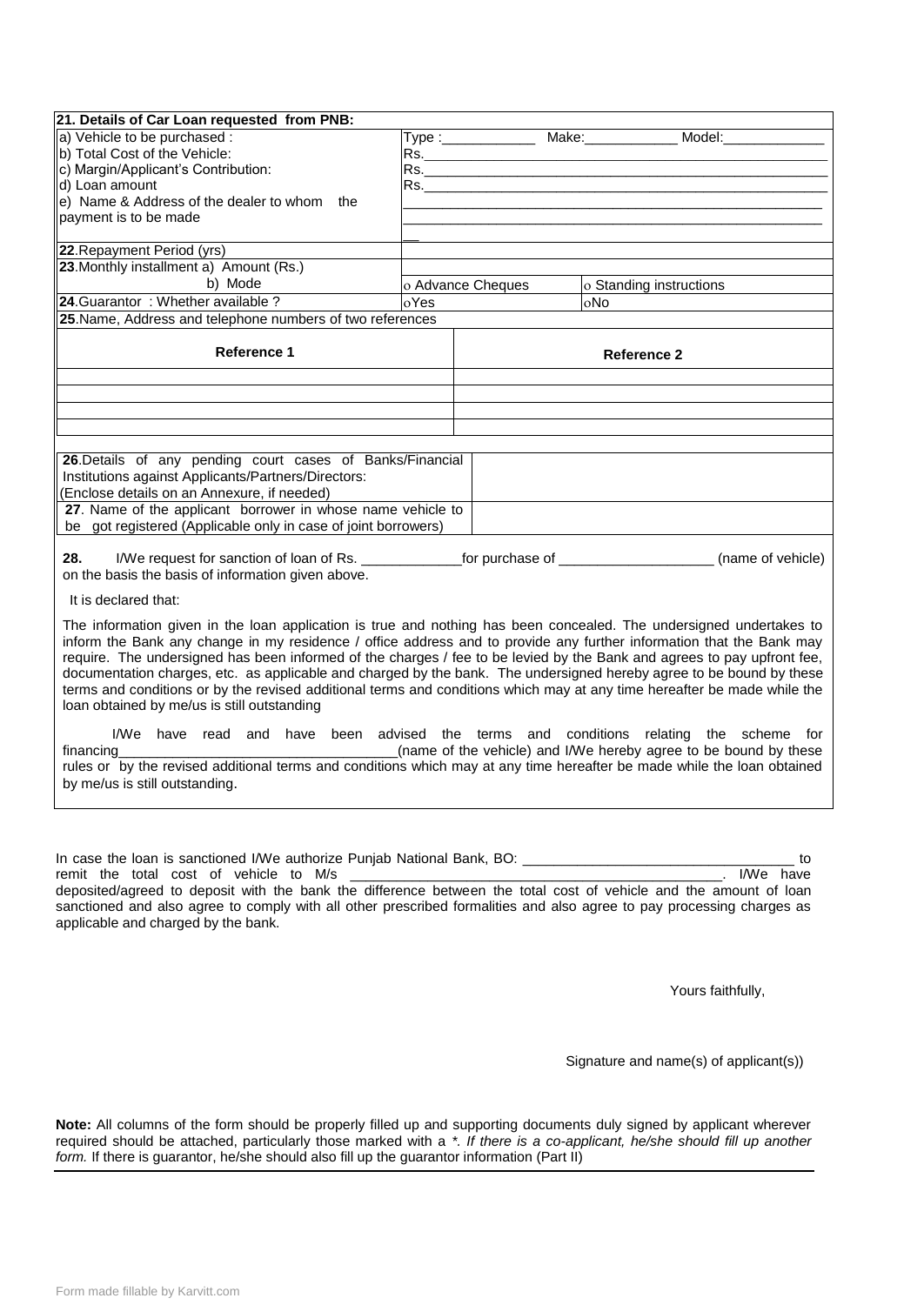#### **ACKNOWLEDGEMENT**

\*Sl. No.\_\_\_\_\_\_\_\_ Date:\_\_\_\_\_\_\_\_\_\_\_\_

**\_\_\_\_\_\_\_\_\_\_\_\_\_\_\_\_\_\_\_\_\_\_\_\_\_\_\_\_\_\_\_\_\_\_\_\_\_\_\_\_\_\_\_\_\_\_\_\_\_\_\_\_\_\_\_\_\_\_\_\_\_\_\_\_\_\_**

|                             | Received application from Mr/Ms/M/S |  |     |                                                                                          |
|-----------------------------|-------------------------------------|--|-----|------------------------------------------------------------------------------------------|
| R/O/Office at               |                                     |  |     | for a $\rule{1em}{0.15mm}$<br>(Type)                                                     |
| of Loan) loan/ limit of Rs. |                                     |  | tor |                                                                                          |
|                             |                                     |  |     | (State the purpose). The loan application will be disposed-off and acceptance/ rejection |
|                             |                                     |  |     | would be intimated within days from date of receipt of completed application form with   |
| supporting documents.       |                                     |  |     |                                                                                          |

Serial number and date of the acknowledgement should be quoted in all future correspondence.

Officer/Manager (Loans)/Incumbent

(Seal of the Receiving Branch)

\*Sl. No. of the acknowledgement format should be the same as indicated in the register for receipt of credit proposals.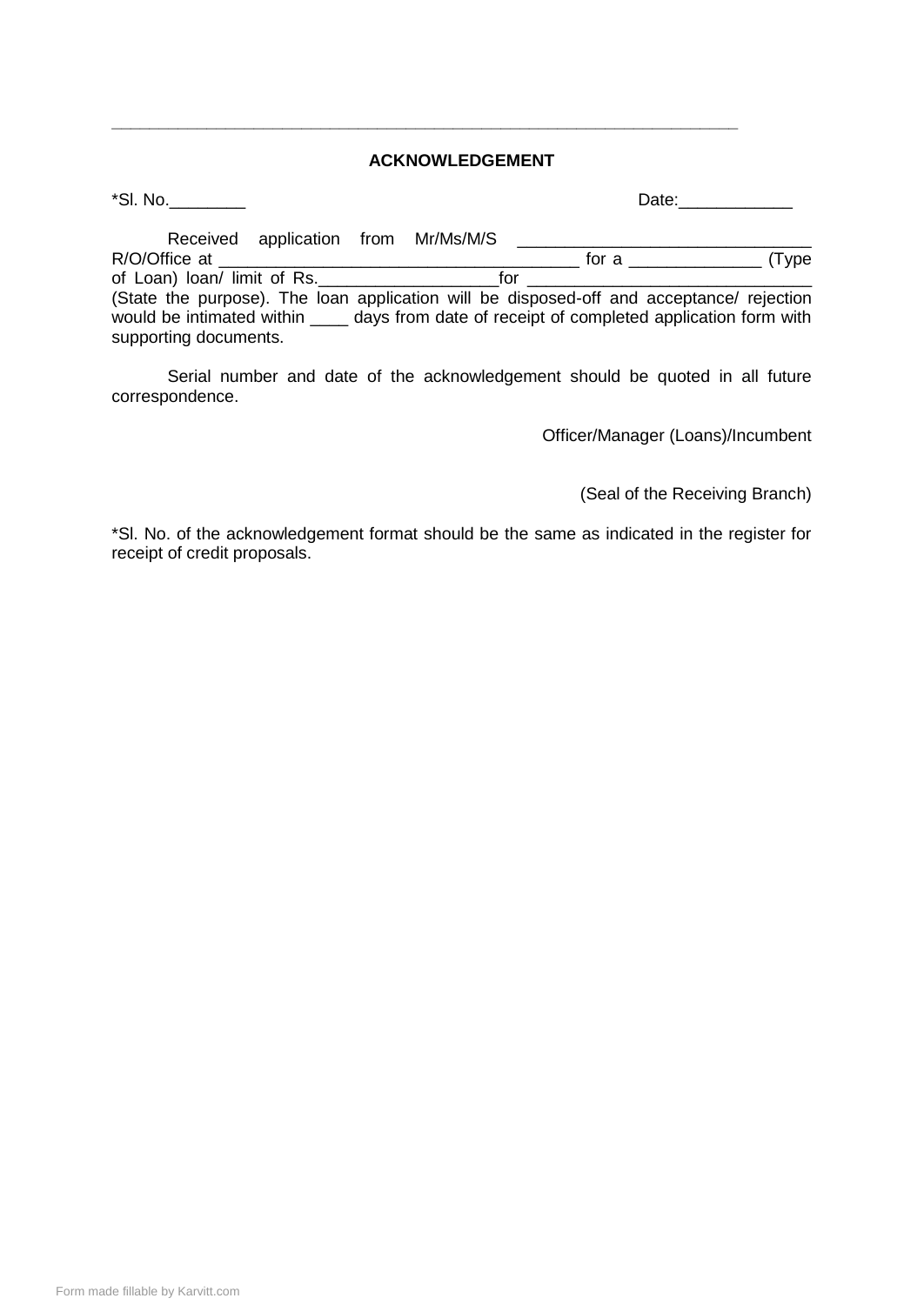| पंजाब नैशनल बैंक     |
|----------------------|
| punjab national bank |

|                                                                                                                    |                                                      |                                                                             | $Part - II$                      | <b>POLITUM LIGIGIOI IGN OGH IN</b><br><b>Guarantor information</b> |                                             |               |
|--------------------------------------------------------------------------------------------------------------------|------------------------------------------------------|-----------------------------------------------------------------------------|----------------------------------|--------------------------------------------------------------------|---------------------------------------------|---------------|
| 1. Name                                                                                                            |                                                      |                                                                             |                                  |                                                                    |                                             |               |
|                                                                                                                    |                                                      |                                                                             |                                  |                                                                    |                                             | Recent        |
|                                                                                                                    | 2. Father's/Husband's Name                           |                                                                             |                                  |                                                                    |                                             |               |
|                                                                                                                    |                                                      |                                                                             |                                  |                                                                    |                                             | Self-attested |
| 3. Address                                                                                                         | a. Residence*                                        |                                                                             |                                  |                                                                    |                                             | Photograph of |
|                                                                                                                    |                                                      |                                                                             |                                  |                                                                    |                                             | Guarantor     |
|                                                                                                                    |                                                      |                                                                             |                                  |                                                                    |                                             |               |
|                                                                                                                    |                                                      |                                                                             |                                  |                                                                    |                                             |               |
|                                                                                                                    | b. Office.                                           |                                                                             |                                  |                                                                    |                                             |               |
|                                                                                                                    |                                                      |                                                                             |                                  |                                                                    |                                             |               |
|                                                                                                                    |                                                      |                                                                             |                                  |                                                                    |                                             |               |
|                                                                                                                    |                                                      |                                                                             |                                  |                                                                    |                                             |               |
|                                                                                                                    |                                                      |                                                                             |                                  |                                                                    |                                             |               |
|                                                                                                                    | c. Permanent Address                                 |                                                                             |                                  |                                                                    |                                             |               |
|                                                                                                                    |                                                      |                                                                             |                                  |                                                                    |                                             |               |
|                                                                                                                    |                                                      |                                                                             | Location/City_____________       |                                                                    |                                             |               |
|                                                                                                                    |                                                      |                                                                             |                                  |                                                                    |                                             |               |
|                                                                                                                    | d. E-mail Id                                         |                                                                             |                                  |                                                                    |                                             |               |
|                                                                                                                    | e. Mobile                                            |                                                                             |                                  |                                                                    |                                             |               |
|                                                                                                                    |                                                      |                                                                             |                                  |                                                                    |                                             |               |
| 4. Telephone No.:<br>(with STD code)                                                                               | <b>Exercise</b> Office                               | Residence                                                                   |                                  |                                                                    |                                             |               |
|                                                                                                                    |                                                      |                                                                             |                                  |                                                                    |                                             |               |
| 5. Age (yrs.)                                                                                                      | 6. Date of Birth (dd/mm/yyyy):*                      |                                                                             |                                  |                                                                    |                                             |               |
| 7. Gender (male/female)                                                                                            |                                                      |                                                                             |                                  |                                                                    |                                             |               |
| 8. Qualification                                                                                                   | 9. Is he/she is an Income-tax payer?                 |                                                                             |                                  |                                                                    |                                             |               |
| 10. Income Tax PAN no.*                                                                                            |                                                      |                                                                             |                                  |                                                                    |                                             |               |
| 11. Voter ID No*.<br>12. Passport No.*                                                                             |                                                      | Any one of                                                                  |                                  |                                                                    |                                             |               |
| 13. Driving Licence No.*                                                                                           |                                                      | 10,11 or 12                                                                 |                                  |                                                                    |                                             |               |
| 14. Type of guarantor                                                                                              |                                                      |                                                                             | oSelf Employed                   | oSalaried                                                          | o Professional<br>o Others                  |               |
|                                                                                                                    |                                                      |                                                                             |                                  |                                                                    |                                             |               |
| 15. (a) If Self<br>Employed/                                                                                       | His/her firm is                                      |                                                                             | oProprietorship                  | oPartnership                                                       | oPvt. Ltd. Co.                              | o Others      |
| Professional                                                                                                       | Years in Business<br>Total Income in Last 2 yrs(Rs.) |                                                                             | Last year:                       |                                                                    | Year before last:                           |               |
| $(b)$ If                                                                                                           | He/she works for                                     |                                                                             | oPrivate sector                  |                                                                    | oPublic sector (including govt. enterprise) | o Others      |
| Salaried<br>Designation<br>Name & Address of the<br>employer<br>Years with current employer<br>Salary a/c with PNB |                                                      |                                                                             |                                  |                                                                    |                                             |               |
|                                                                                                                    |                                                      |                                                                             |                                  |                                                                    |                                             |               |
|                                                                                                                    |                                                      |                                                                             |                                  |                                                                    |                                             |               |
|                                                                                                                    |                                                      | Yes/No,<br>If yes, 16 Digit account no. and if no details of Salary Account |                                  |                                                                    |                                             |               |
|                                                                                                                    |                                                      |                                                                             | with Bank, Branch and Account No |                                                                    |                                             |               |
|                                                                                                                    |                                                      |                                                                             |                                  |                                                                    |                                             |               |
|                                                                                                                    | Total Annual Income (Rs.)                            |                                                                             | Last Year:                       |                                                                    | Year before last:                           |               |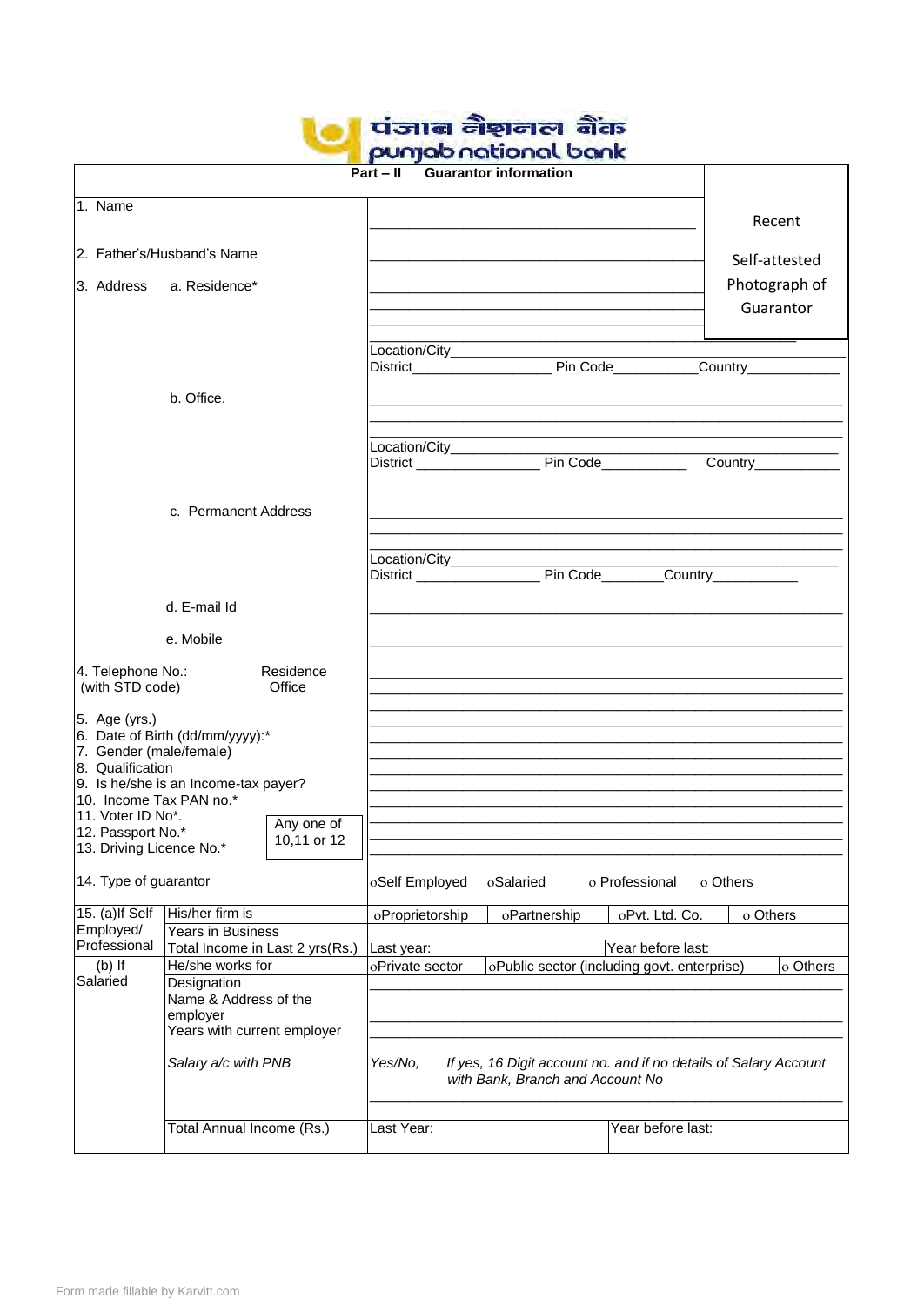|                              | 16. Statement of assets and liabilities of the guarantor              |                                                                                                    |        |  |
|------------------------------|-----------------------------------------------------------------------|----------------------------------------------------------------------------------------------------|--------|--|
| Liabilities                  |                                                                       | Assets                                                                                             |        |  |
| Outstanding Loans and        | Amount                                                                |                                                                                                    | Amount |  |
| Advances                     |                                                                       |                                                                                                    |        |  |
|                              |                                                                       | <b>Immovable properties:</b>                                                                       |        |  |
|                              |                                                                       |                                                                                                    |        |  |
|                              |                                                                       | Land                                                                                               |        |  |
| <b>Bank</b>                  |                                                                       | <b>Building</b>                                                                                    |        |  |
| Employer                     |                                                                       | <b>Movable properties:</b>                                                                         |        |  |
| Provident fund               |                                                                       | Cash                                                                                               |        |  |
| <b>Relatives and friends</b> |                                                                       | Deposits with banks                                                                                |        |  |
| <b>Others</b>                |                                                                       | Investment in govt. Securities                                                                     |        |  |
|                              |                                                                       | <b>Others</b>                                                                                      |        |  |
| <b>Total</b>                 |                                                                       | Total                                                                                              |        |  |
| Net Worth<br>(Actual         |                                                                       |                                                                                                    |        |  |
| in Rs.)                      |                                                                       |                                                                                                    |        |  |
|                              | (Enclose photocopies of documentary evidence in support of the above) |                                                                                                    |        |  |
|                              |                                                                       |                                                                                                    |        |  |
|                              |                                                                       | 17. Having fully apprised myself of the particulars submitted in loan application dated __________ | for    |  |
|                              |                                                                       |                                                                                                    | to be  |  |
|                              |                                                                       |                                                                                                    |        |  |
|                              |                                                                       |                                                                                                    | Son/   |  |
| Wife/Daughter<br>of          |                                                                       |                                                                                                    |        |  |
|                              |                                                                       |                                                                                                    |        |  |
|                              |                                                                       |                                                                                                    |        |  |
|                              |                                                                       |                                                                                                    |        |  |

I have agreed to furnish my guarantee for repayment of the loan. I hereby declare that I know the above mentioned applicant (s) very well for the last \_\_\_\_\_\_\_\_ no. of years. The information furnished by me is true and correct to the best of my knowledge & belief.

(Signature and name of Guarantor)

Date:

Place: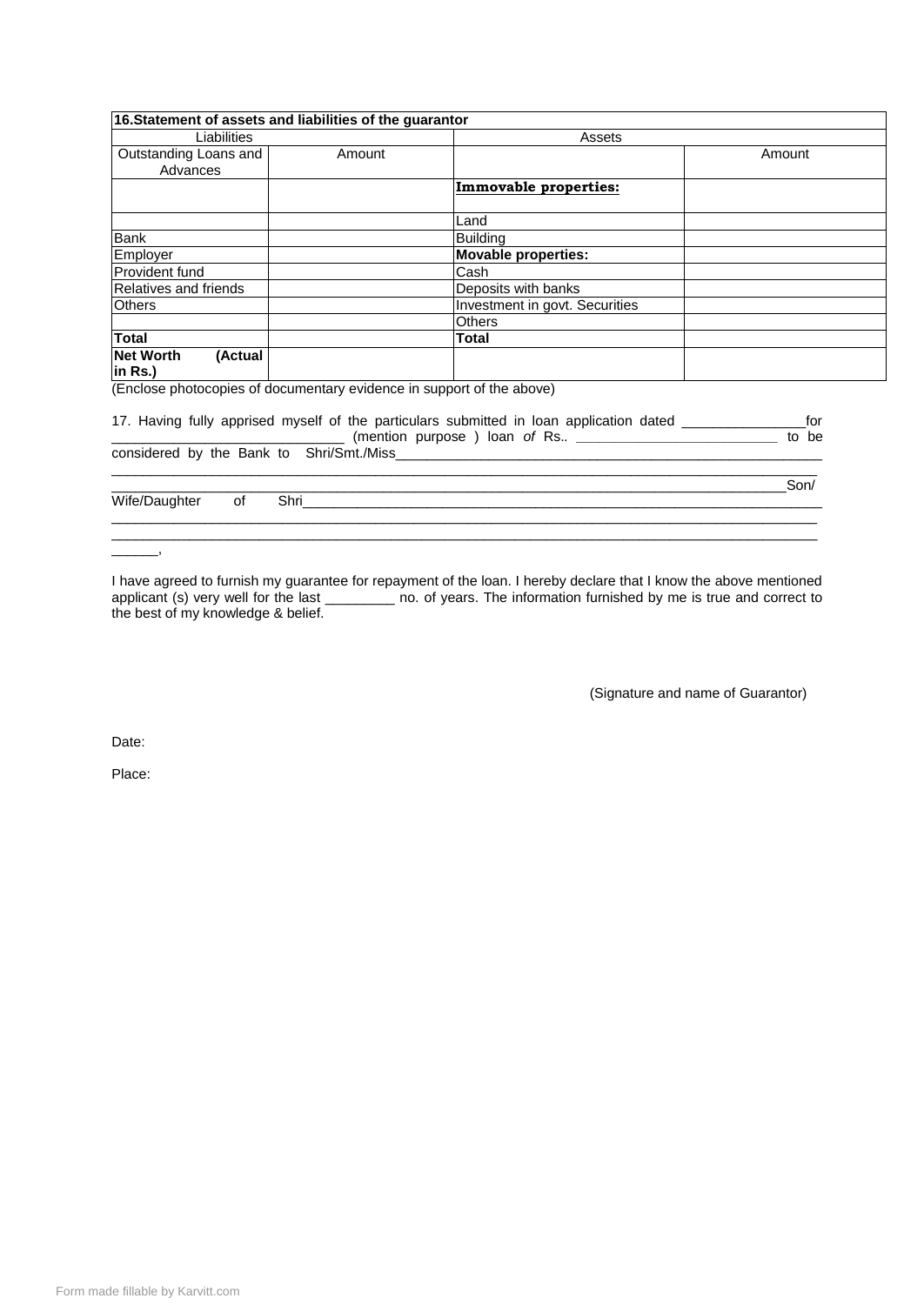

| FOR OFFICE USE ONLY:                                                                                                                                                                   |                                                                                                                                                                                                                                | BO                                                                              |
|----------------------------------------------------------------------------------------------------------------------------------------------------------------------------------------|--------------------------------------------------------------------------------------------------------------------------------------------------------------------------------------------------------------------------------|---------------------------------------------------------------------------------|
| <b>PNB Score ID</b>                                                                                                                                                                    |                                                                                                                                                                                                                                | <b>PNB Score EXAMPLE 2009</b>                                                   |
| <b>Credit Information Report</b><br><b>Borrower</b><br>Guarantor                                                                                                                       | No. And the contract of the contract of the contract of the contract of the contract of the contract of the contract of the contract of the contract of the contract of the contract of the contract of the contract of the co | Score <b>Secondary</b> Score <b>Score</b>                                       |
| Any Adverse report, if so<br>detail thereof                                                                                                                                            |                                                                                                                                                                                                                                |                                                                                 |
| Whether KYC norms in respect of all<br>Applicants/co a applicants/guarantors<br>Have been complied with                                                                                |                                                                                                                                                                                                                                |                                                                                 |
| Is the applicant/co-applicant/s are<br>Eligible for concessions under Women<br><b>Empowerment Scheme</b>                                                                               |                                                                                                                                                                                                                                |                                                                                 |
| Whether it is a take over of<br>Loan from Bank/ FI                                                                                                                                     |                                                                                                                                                                                                                                |                                                                                 |
| <b>Comments/recommendations of Appraising Officer</b><br>(Mention the date of visit at Borrower(s) residence/work place)                                                               |                                                                                                                                                                                                                                |                                                                                 |
| Recommended for sanction of a Car/Vehicle Loan of Rs.<br>Sh./Smt./Km.                                                                                                                  |                                                                                                                                                                                                                                | favouring<br>for<br>purchase<br>of                                              |
|                                                                                                                                                                                        | $of$ and $\overline{a}$<br>(Name                                                                                                                                                                                               | the Vehicle)<br>from<br>__ (Name of the Supplier) subject to terms & conditions |
| above. The<br>mentioned                                                                                                                                                                | proposed<br>loan is                                                                                                                                                                                                            | be guaranteed<br>to<br>by<br>collaterally<br>secured by                         |
| Equated Monthly Instalments (EMIs) of Rs. _____________ commencing w.e.f.<br><b>The</b><br>applicable<br>$\overline{\phantom{a}}$ . The contract of $\overline{\phantom{a}}$           | $interest \quad @ \qquad \qquad 0$<br>rate of                                                                                                                                                                                  | _. The loan shall be repayable in<br>upfront<br>fee                             |
| Rs. __________________and documentation charges Rs. _______________________ which be communicated through<br>a Sanction Letter and acknowledgement may be obtained and kept on record. |                                                                                                                                                                                                                                |                                                                                 |
|                                                                                                                                                                                        |                                                                                                                                                                                                                                |                                                                                 |

(Signature and name of Appraising Officer)

#### **Orders of the Sanctioning Authority**

(Signature and name of sanctioning authority)

Place:

Date:

**PNB 1055/2011**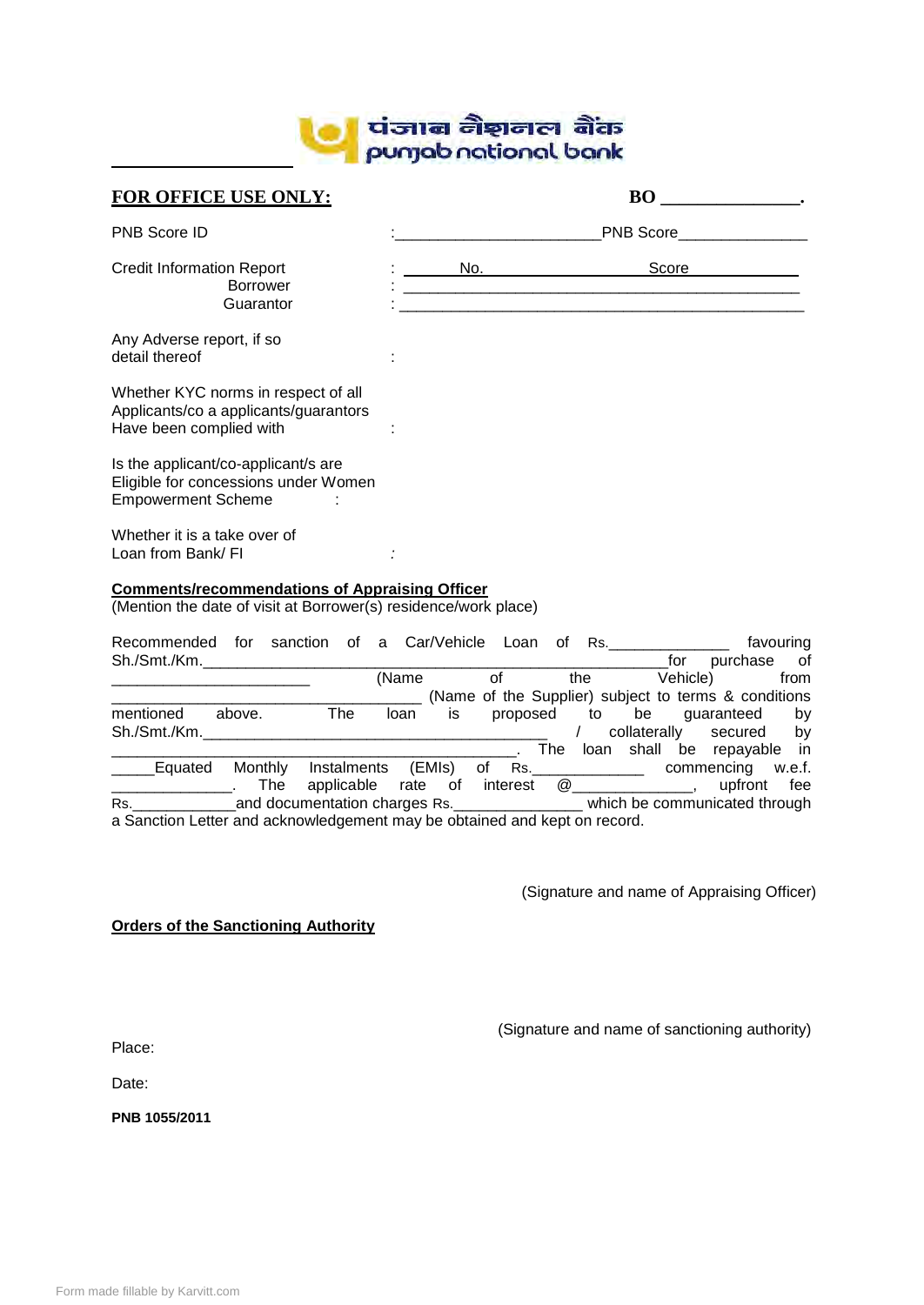# **MOST IMPORTANT TERMS & CONDITIONS Retail Banking Division (Advances)**

# **1. Interest**

- i Interest whether floating type or fixed type will be charged in the account as per sanction. Reset of interest will be as per stipulated in the sanction. Interest is to be calculated on daily balance due to the Bank so long as the amount due from the borrower is not paid in its entirety and the same will form part of the principal and carry interest at the applicable rate at monthly rests.
- ii All floating loans/credit facilities linked with MCLR are subject to Reset clause. On Reset date, the interest rate may change and if the same is not acceptable to the borrower, the outstanding credit facility shall have to be adjusted in full, failing which the bank would charge the revised interest rate from the date of reset.
- iii If the bank chooses to revise the interest rate due to the reset clause, and in case, the borrower is not agreeable with the proposed rate fixed at the time of reset or no consensus is arrived at mutually on rate of interest to be charged from the reset date, pre-payment option may be exercised by the borrower for discontinuation of the loan. In such an eventuality, no pre-payment penalty will be levied which will provide a comfort to the good corporate borrowers. However, a reasonable time of not more than one month shall be given to the borrower to make arrangement for repaying the bank"s loan. After expiry of the stipulated period, the interest rate as fixed by the bank shall be charged.
- iv The bank will make efforts to keep its borrowers' informed of any change in interest rates through the official website (www.pnbindia.in) , annual statement of accounts, display in its offices and general announcements from time to time.

# **2. Penal Interest**

Penal Interest @2% will be levied in the account in case of:

- i Non-payment of any installment of principal and/or interest, costs and other charges due, on the amount in default from the date of default; or
- ii Any irregularity in the Loan account; or
- iii Default in Furnishing information as prescribed/called for by the Bank; or
- iv Diversion or siphoning of the Loan amount; or
- v Default in creation of security within the stipulated time; or
- vi Non-compliance of any of the terms & conditions of this Agreement; or
- vii Any other case as the Bank may deem fit.

# **3. Margin/ Promoter"s contribution**

The applicant should bring in their entire contribution before release of the Loan or in the manner otherwise provided in the sanction. Further, it should also be ensured that margin stipulated is maintained / provided at each stage of disbursement.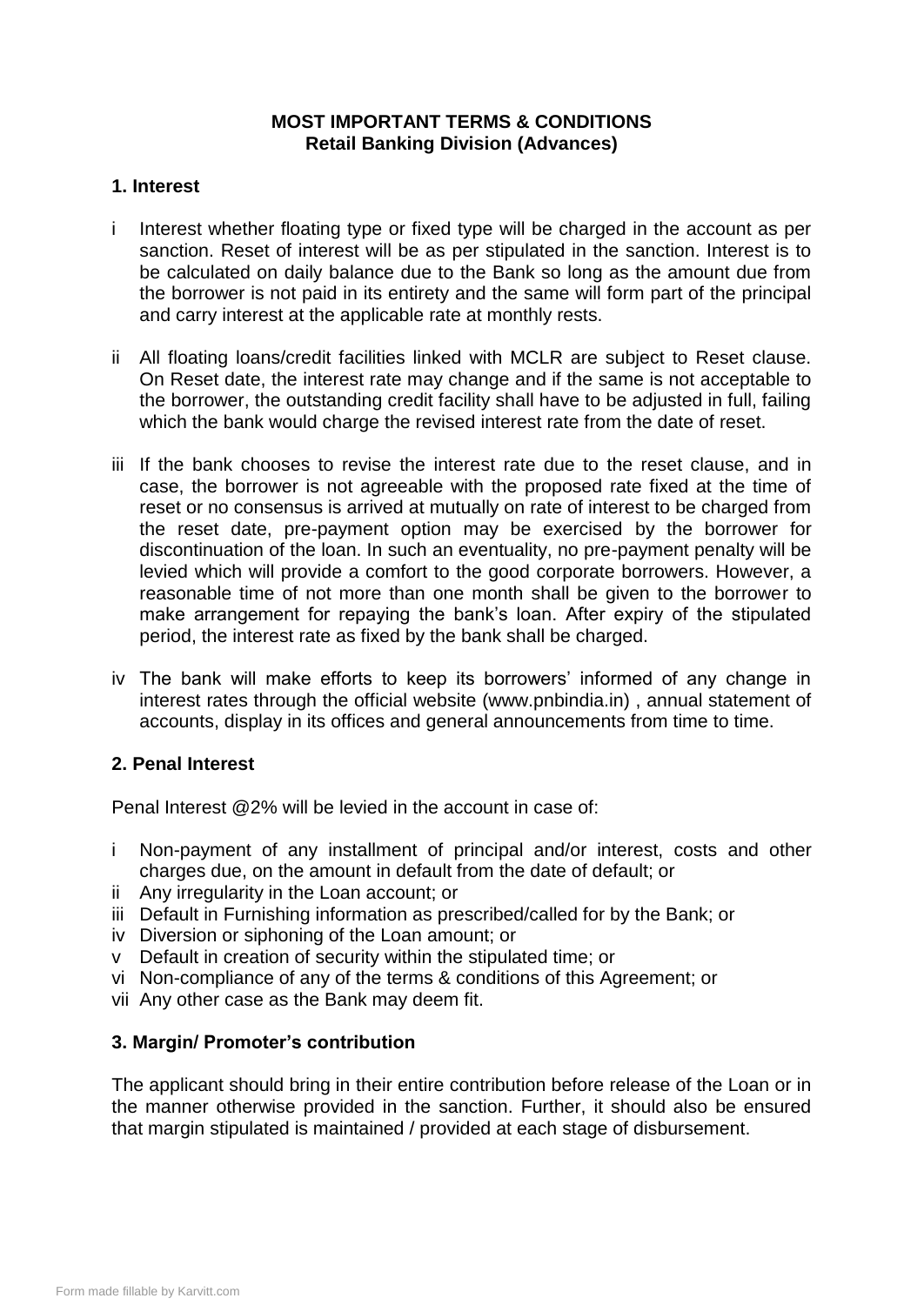# **4. Fee & other Charges: Fees and other charges as applicable on application/ during the currency of the loan/ conversion charges for switching**

- i. All service charges viz. Upfront Fees/ processing Fees, Documentation Charges, Inspection charges etc. will be charged from the applicant as per sanction before release of credit facilities.
- ii. All other event based charges like legal fees, charges for dishonour of cheques/ NACH mandate/ standing instructions, charges for drawing of Credit Information Report from Credit Information Companies like CIBIL etc., registration of charge with CERSAI in case of mortgage of property etc. will be recovered from the applicant immediately on occurring of the event.
- iii. Processing Fee paid by the Customer for availing the loan is non-refundable.

## **1. Repayment of loan**

Loan to repaid in Equated Monthly Instalments (EMI) or as stipulated in the sanction if otherwise.

## **6. Security**

The loan will be secured by mortgage of/ hypothecation of/ charge on assets purchased through bank funds in case of primary security and/or assets in case of collateral security, within the stipulated time period as specified in the sanction. Personal guarantee if any, will be obtained as per sanction.

#### **7. Insurance**

- i. The borrower shall get the assets, mortgaged/ hypothecated/ charged to the bank, insured against all risks at their own cost with usual bank clause. A copy of the insurance policy will be kept on bank's records also.
- ii. In case the same is not complied with, the bank will get the same insured and cost recovered from the borrower.
- iii. The Borrower may avail health and/or life insurance cover for himself with the Bank as the sole beneficiary under the policy / policies.

#### **8. Disbursement**

- i. The borrower shall submit all relevant documents as mentioned in the Sanction Letter/Loan Agreement before disbursement.
- ii. The borrower will intimate the Bank of any change in his employment/contact details.
- iii. The borrower will request for disbursement of the loan in writing (as per the manner prescribed by Bank).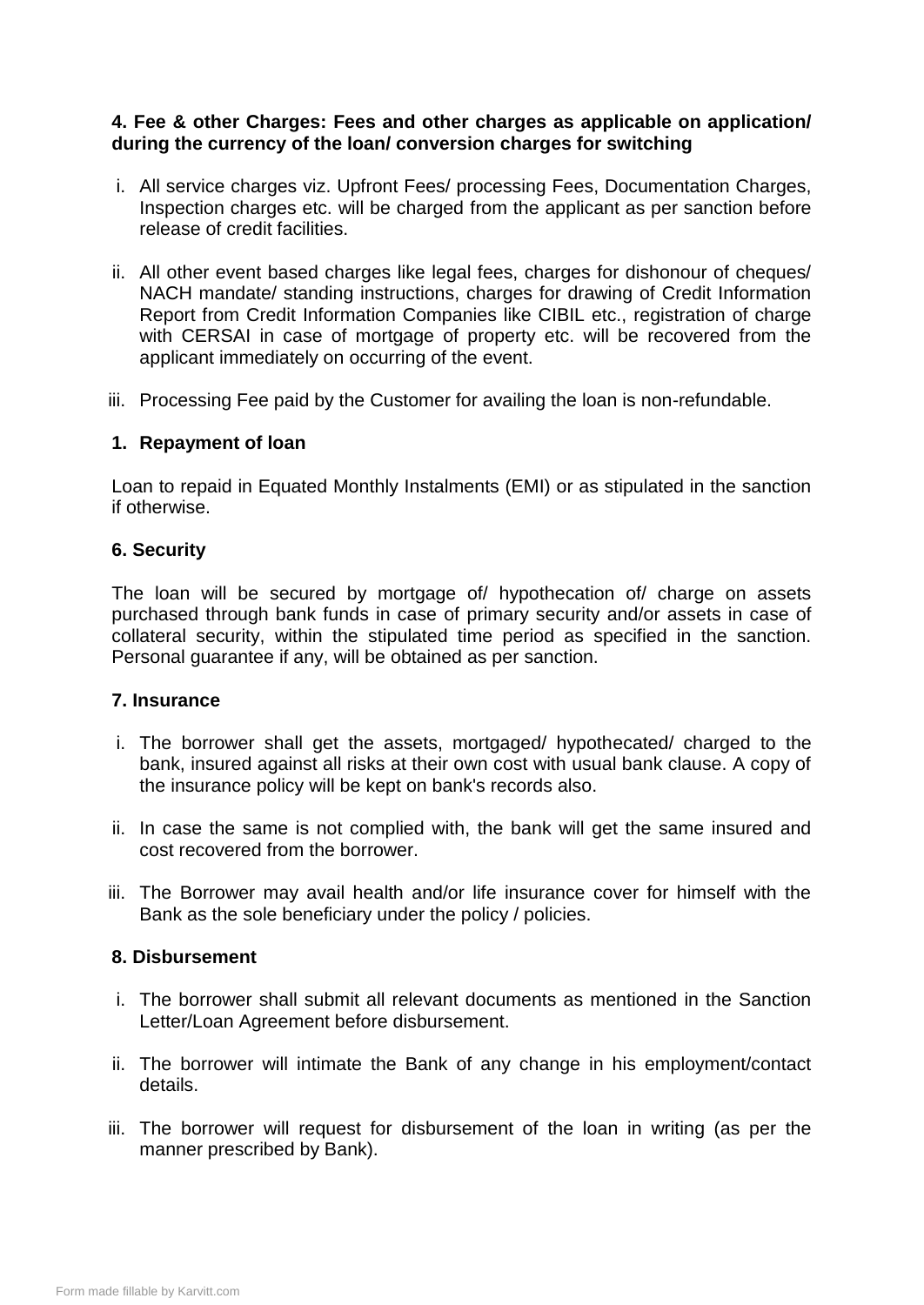- iv. The payments will preferably be made directly to vendor/ seller from whom the applicant proposes to purchase the asset. Original bills/cash memos for all the assets financed by bank/ payments made by the bank, shall be submitted by the borrower to be placed on bank"s record.
- v. In case of housing loan, the Loan will be released in stages as per physical progress of the project. Before actually disbursing the loan, the Branch Head must satisfy that the borrower has contributed the required margin for the loan. In case of housing loan for construction of house, payment will preferably be made directly to the suppliers.
- vi. Before disbursement of Loan, applicant to ensure that all necessary statutory and other approvals/permissions have been obtained.
- vii. Loan will be utilised strictly for the purpose as per sanction. Deviation if any, will be treated as non-compliance. h) Borrower to comply with all preconditions for disbursement of the loan as mentioned in the Sanctioned Letter.

## **9. Recovery of dues**

- i. Customers have been explained the repayment process of the loan in respect of, tenure, periodicity, amount and mode of repayment of the loan. No notice, reminder or intimation is given to the customer regarding his/her obligation to pay the EMI/ Installment regularly on due date.
- ii. On non-payment of EMI/ Instalment by the due dates, Bank shall remind the customers by making telephone calls, sending written intimations by post and electronic medium or by making personal visits by Bank"s authorized personnel at the addresses provided by the customer. Costs of such calls/communication /visits shall be recovered from the customer.
- iii. Notwithstanding what is stated herein, it shall be the liability of the customer to ensure that the EMIs/ Instalments are regularly paid on the due dates.
- iv. Credit information relating to any customer's account is provided to the Credit Information Bureau (India) Limited (CIBIL) or any other licensed bureau on a monthly basis. To avoid any adverse impact on the credit history with CIBIL, it is advised that the customer should ensure timely payment of the amount due on the loan amount.
- v. The recovery process of enforcement of mortgage/securities, including but not limited to, taking possession and sale of the mortgaged property in accordance with the procedure prescribed under the Securitisation and Reconstruction of Financial Assets and Enforcement of Security Interest Act, 2002 (SARFAESI Act) or under any other law, is followed purely as per the directions laid down under the respective law.
- vi. Intimation/Reminders/Notice(s) are given to customer prior to initiating steps for recovery of overdues, under the Negotiable Instruments Act, Civil Suit as well as under the SARFAESI Act.